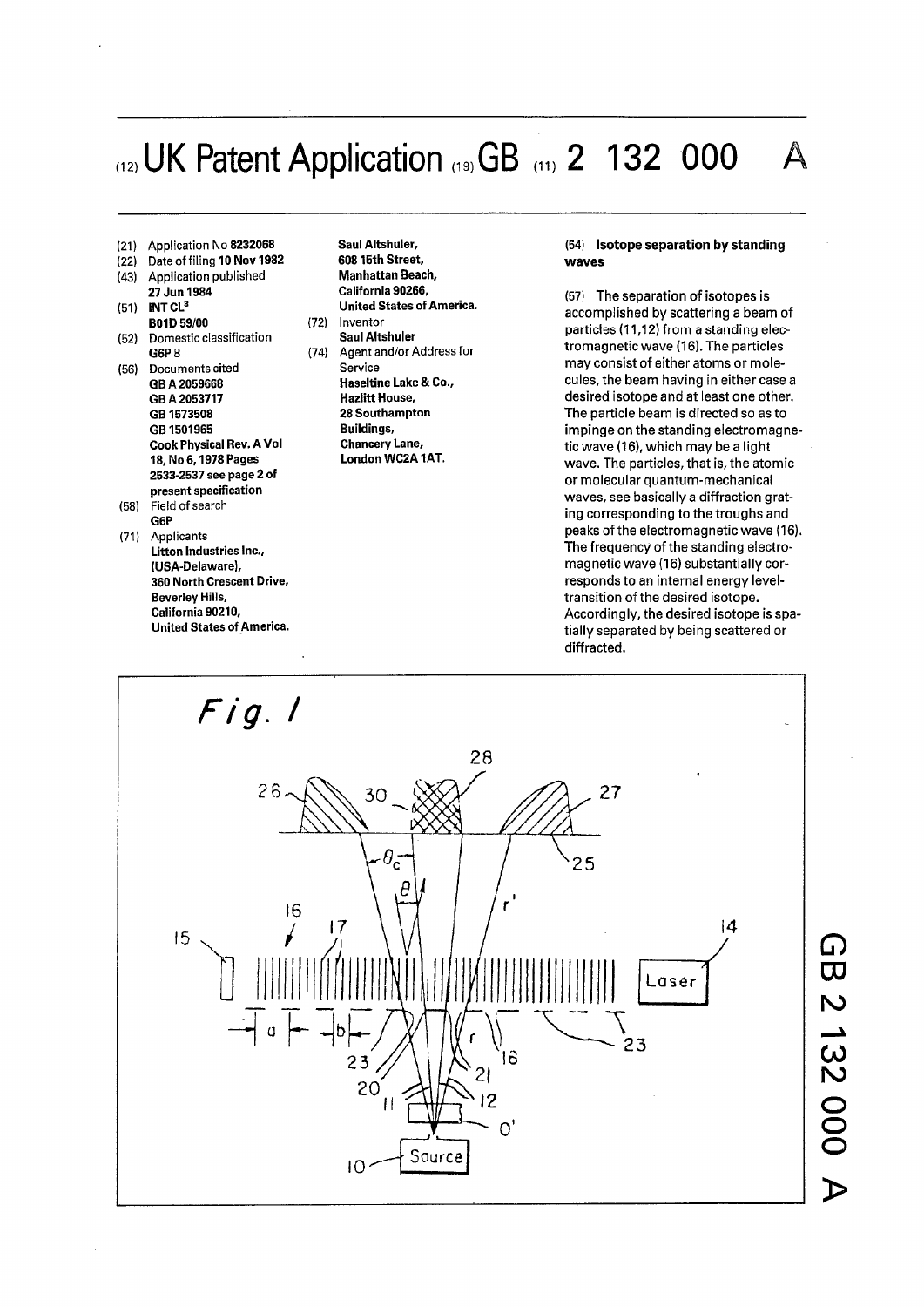

 $\frac{1}{\mathbf{y}} = \frac{1}{\mathbf{y}} \times \frac{1}{\mathbf{y}}$ 

 $\ddot{\phantom{a}}$ 

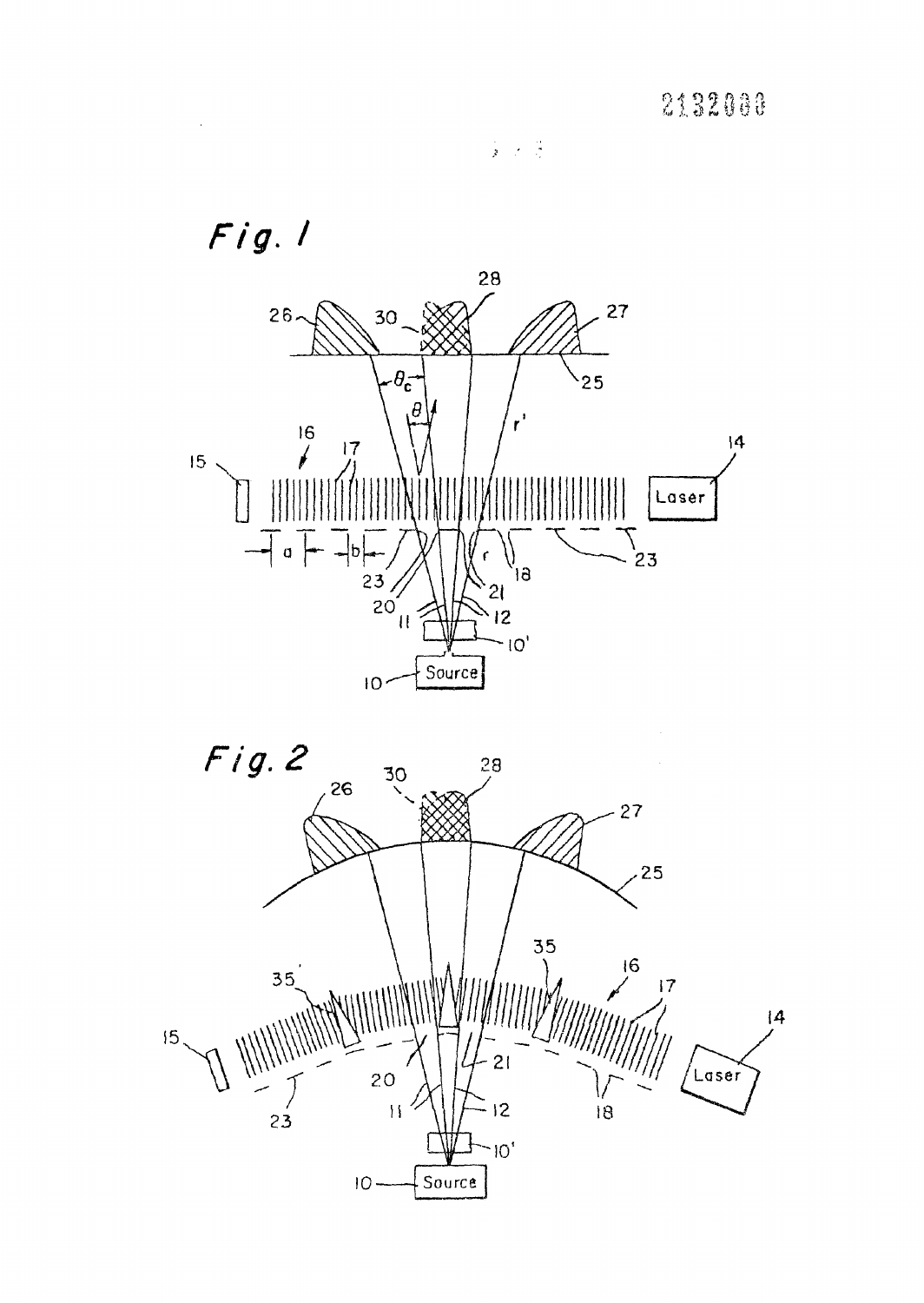

 $\sim 10^{-10}$ 

 $\sum_{k=1}^{N} \mu_k$ 

 $Fig. 3$ 

0002000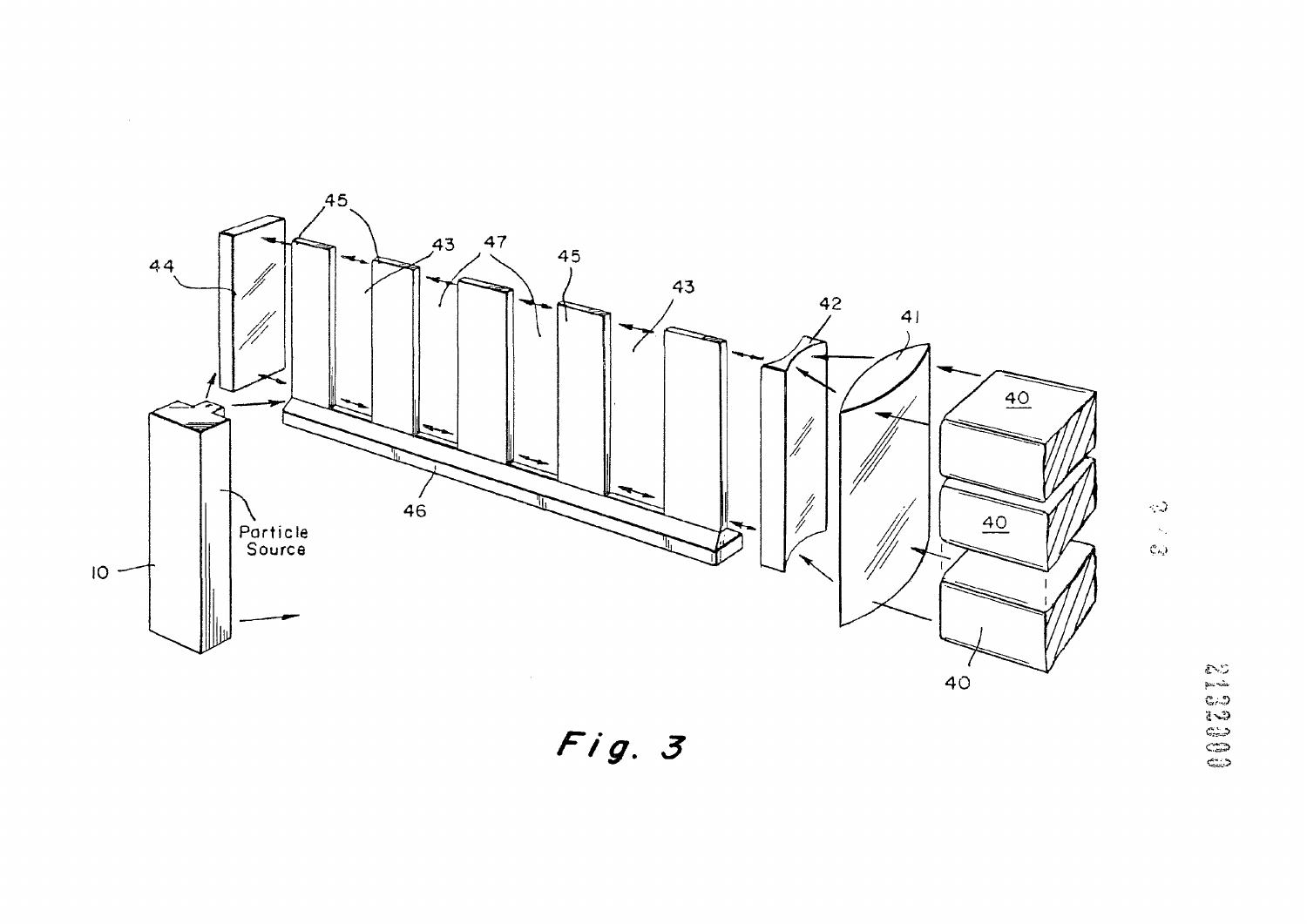

 $\alpha$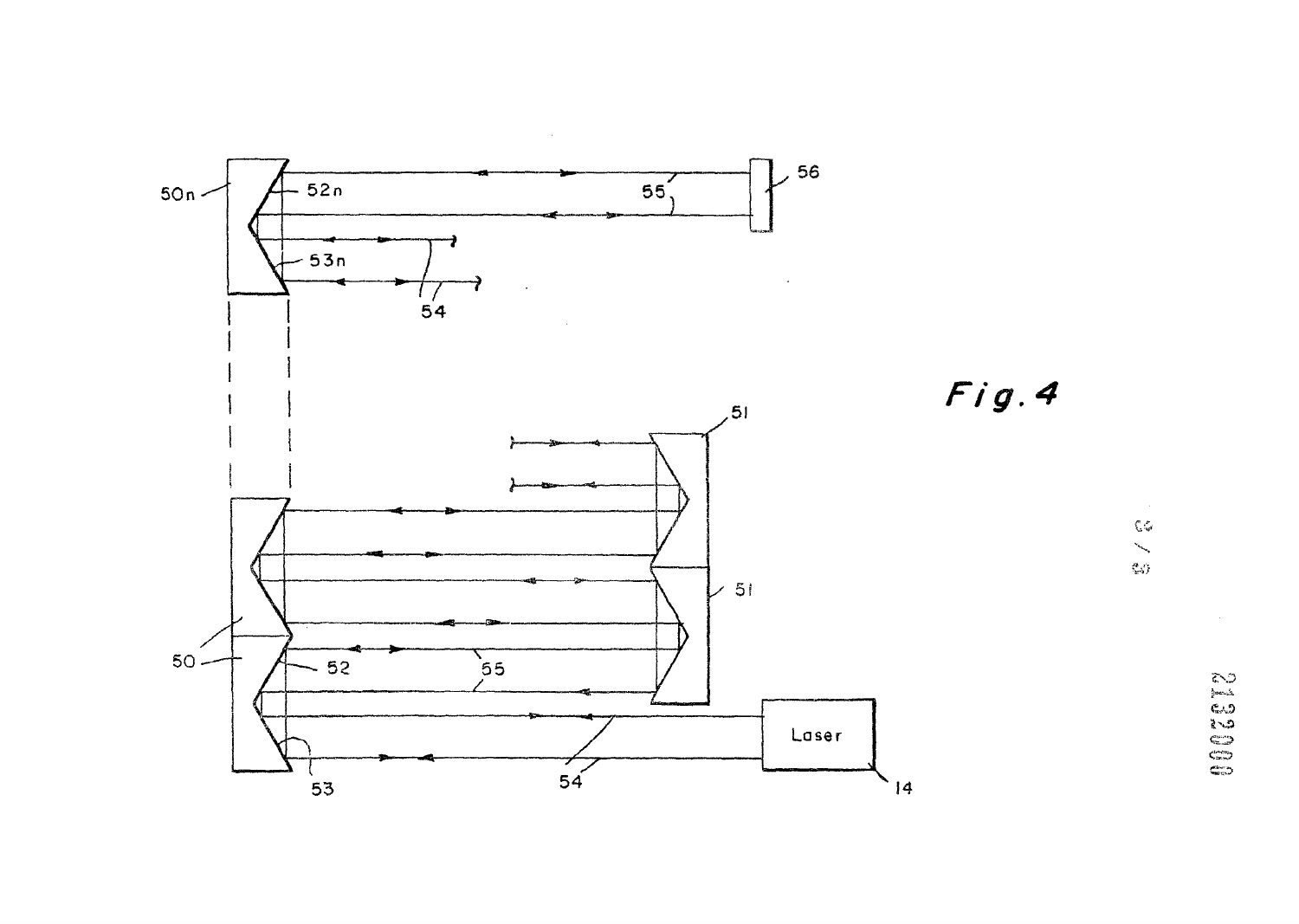## SPECIFICATION

## **Isotope separation by standing waves**

 $\ddot{\phantom{1}}$ 

 $\bar{z}$ 

 $\bar{\mathcal{A}}$ 

 $\cdot$ 

|    | 5 This invention relates to a method and apparatus which may be used for the separation of isotopes by<br>standing waves.                                                                                                                                                                                                                                                                                                                                                                                                                                                                                                            | 5  |
|----|--------------------------------------------------------------------------------------------------------------------------------------------------------------------------------------------------------------------------------------------------------------------------------------------------------------------------------------------------------------------------------------------------------------------------------------------------------------------------------------------------------------------------------------------------------------------------------------------------------------------------------------|----|
|    | Presently, many methods and types of apparatus are known for separating a desired isotope from one or<br>more others. A presently used commercial process utilises gaseous diffusion whereby the isotopes are<br>separated by their mass differences. Another commercial process achieves separation of the isotopes by<br>10 centrifugal force.                                                                                                                                                                                                                                                                                     | 10 |
|    | Other promising approaches are the Dawson process, as exemplified by U.S. Patent No. 4,059,761 to John<br>M. Dawson. Here the isotopes are differentially energised in a dense palsma by stimulating them at a<br>resonant frequency. Another promising approach is the one jointly carried out by Jersey Nuclear-Avco                                                                                                                                                                                                                                                                                                               |    |
|    | Isotopes, Inc. A representative patent for this approach is U.S. Patent No. 3,772,519 to Levi, et al. Referring to<br>15 the patent to Levi, reference is made to a paper entitled "Laser Separation of Isotopes", by Richard N. Zare,<br>in the Scientific American of February, 1977, pp.86 through 98. Here a desired isotope is ionized by<br>irradiating it with one or more lasers to remove an electron.                                                                                                                                                                                                                      | 15 |
|    | Reference is also made to the patent to Braunstein, Altshuler, and Frantz, U.S. No. 3,532,879. This patent<br>discloses apparatus for deflecting atoms by a standing light wave. However, the neutral particle beam is<br>20 directed towards the electromagnetic standing wave at the Bragg angle. In this connection, reference may<br>also be made to a patent by Altshuler, et al., U.S. No. 3,761,721. In this patent a beam of particles may be split<br>into two beams by the process disclosed in the above mentioned patent to Braunstein, et al.                                                                           | 20 |
|    | The deflection of atoms by a resonant standing electromagnetic wave has been investigated in the recent<br>scientific literature. Thus, a paper by Cook, et al., which appears in <i>Physical Review A</i> , Volume 18, No. 6,<br>25 December 1978, pages 2533 to 2537, is a theoretical study to prove mathematically that such a deflection of<br>atoms is possible. Another paper, by Arimondo, et al., which appears in Physical Review Letters, Vol. 43, No.<br>11, September 10, 1979, pages 753 through 757, relates to a laboratory experiment on a sodium beam to                                                           | 25 |
| 30 | demonstrate the existence of the phenomenon that such a particle beam can be diffracted or scattered by a<br>standing wave resonant to the internal excitation level of the atom.<br>It should be noted that neither of the two publications just referred to suggests the use of this<br>phenomenon for the separation of isotopes; neither does either of the two papers propose that more than a<br>single beam be used.                                                                                                                                                                                                          | 30 |
| 35 | In accordance with one aspect of the present invention there is provided an apparatus for separating<br>isotopes, comprising:<br>(a) means for generating a beam of particles having a desired and at least one other isotope;<br>means for collimating the beam of particles into a plurality of beamlets;<br>(b)<br>means for generating a standing electromagnetic wave, extending transverse the path of the<br>(c)                                                                                                                                                                                                              | 35 |
|    | particles, the said electromagnetic wave having a frequency substantially corresponding to an internal<br>excitation level of the desired one of the isotopes, thereby to scatter particles of the desired isotope without<br>40 substantially exciting the particles after scattering; and<br>means for collecting the scattered particles, the particles forming substantially separated intensity<br>(d)<br>peaks, substantially in the plane defined by the particle beam and electromagnetic wave.                                                                                                                              | 40 |
| 45 | According to another aspect of the present invention there is provided a method of separating isotopes<br>comprising the steps of:<br>(a) generating a beam of particles including a desired and at least one other isotope;<br>(b) collimating the beam of particles into a plurality of beamlets;                                                                                                                                                                                                                                                                                                                                  | 45 |
|    | generating a standing electromagnetic wave extending transverse the path of the particle beam and<br>(c)<br>having a frequency substantially corresponding to an internal excitation level of the desired one of the<br>isotopes, thereby to scatter particles of the desire isotope and to spatially separate the desired isotopes from                                                                                                                                                                                                                                                                                             |    |
|    | 50 other isotopes into separate intensity peaks substantially in the plane defined by the particle beam and the<br>electromagnetic wave; and<br>(d) collecting the scattered particles.<br>The particles may be either atoms or molecules.                                                                                                                                                                                                                                                                                                                                                                                           | 50 |
|    | In the case of atoms, it may be desirable to curve the standing electromagnetic wave about the<br>55 circumference of a circle having a centre which substantially coincides with a point of origin of the beam so<br>as to cause the beamlets to impinge on the wave at right angles. This may, for example, be accomplished by<br>a plurality of prisms interposed into the path of the wave.<br>In the case of molecules, the standing wave may have a substantial height. That is, the standing wave field                                                                                                                       | 55 |
|    | may be a sheet of light. This may be accomplished by one or more lasers or a plurality of mirrors which are<br>60 so disposed as to reflect the laser wave back and forth. The electromagnetic wave should be quite thin, in<br>order to produce a large diffraction of the atomic or molecular wave.<br>For a better understanding of the present invention and to show more clearly how the same may be<br>carried into effect, reference will now be made, by way of example, to the accompanying drawings in which:-<br>Figure 1 is a schematic representation of particle beamlets scattered by a standing electromagnetic wave | 60 |

 $65\,$ showing the intensity of the desired isotope which has been scattered by the standing wave;  $\hphantom{\mu_{\textrm{0}}\phantom{\mu_{\textrm{0}}\phantom{\mu_{\textrm{0}}}}$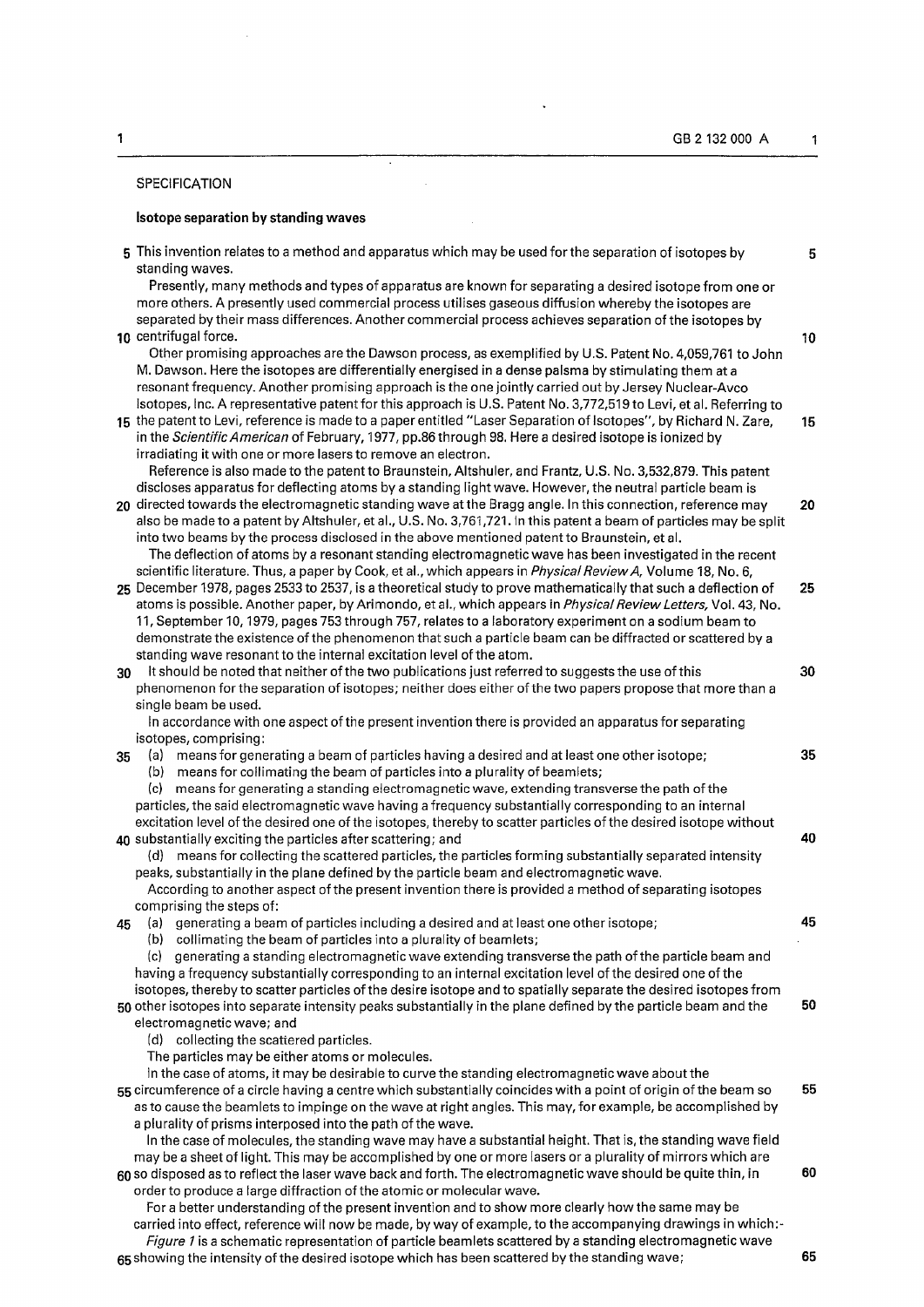*Figure2* is a schematic representation similar to that of Figure 1, but showing the standing wave extending about a circle having its origin in the source of the particle beam;

- *Figure* 3 is a perspective view of an apparatus for more efficiently separating isotopes capable of producing a standing wave of substanital dimensions; and
- 5 *Figure 4* is a side elevation view of a laser and a plurality of mirrors for folding the path of a standing wave. 5 Referring to Figure 1, there is shown schematically an apparatus for performing isotope separation. There may be provided an oven 10, or alternatively, a supersonic nozzle 10', the purpose of which is to generate a beam of particles as indicated by rays 11 and 12 included in the beam which beam spreads substantially linearly, as shown. Generally, when the particle beam consists of atoms, an oven 10 may be preferred. In
- 10 some cases, particularly in the case of molecules, it may be desired to cool the molecule particle beam by a 10 supersonic nozzle 10'. Of course, it will be understood that, when the original mixture of isotopes is a gas, it may not be necessary to heat the gas. By having the apparatus in a vacuum, the particle beam will not spread due to unwanted collisions.

In some conventional manner, for example by the use of a laser 14 and a mirror 15, which should be a 15 totally reflecting mirror, a standing electromagnetic wave 16 is generated. The laser 14 also includes a 15

reflecting mirror. Vertical lines 17 may, for example, represent the peaks or crests of the standing wave. The standing wave may be a light wave or some other electromagnetic wave, depending on the energy of the internal excitation level of the desired isotope.

The beam iscollimated by providing a plurality of collimating slits such as 18,20,21, which are formed by **20** a plurality of obstructions or baffles 23. As shown in Figure 1, the width of each slit is *b,* and the distance **20** 

between the centres of adjacent baffles 23 is *a.* 

The slit 20 collimates a portion of the beam, as defined by rays 11, which passes to a collector 25, which may simply be a plane sheet of a suitable material. The slit 21 collimates another portion of the beam, as defined by rays 12, which also passes to the collector 25. After passing through the collimating slits, the 25 beam forms a plurality of beamlets. Figure 1 illustrates the intensity distribution 26,27 and 28 of the desired 25

isotope which is scattered by the slit 21.

It will be understood that in practice there will be a large number of slits and hence a large number of beamlets, which improves the efficiency of the isotope separation.

The scattering angle  $\theta$  is also shown in Figure 1, as well as the angle  $\theta_c$  which is the collimation angle. 30 The scattering angle varies between  $\theta_{min}$  to  $\theta_{max}$  where 30  $\theta$  and 30  $\theta$  and 30  $\theta$  and 30  $\theta$  and 30  $\theta$  and 30  $\theta$  and 30  $\theta$  and 30  $\theta$  and 30  $\theta$  and 30  $\theta$  and 30  $\theta$  and 30  $\theta$  and 30  $\theta$  and 3

$$
\theta_{\min} = \frac{\theta_{\max}}{\pi} \tag{1}
$$

The letter r indicates the distance between the point of origin of the beam  $\emptyset$  and one of the collimating slits 35 while r' indicates the distance between the same collimating slit to the collector 25. 35

It will be apparent that when a plurality of beamlets is generated using a single source they will not impinge normally upon the standing electromagnetic wave 16. In order to overcome this problem, the arrangement of Figure 2 may be utilized. Here the standing electromagnetic wave is arranged so that it extends along the circumference of a circle having its centre at the point of origin of the beam of particles. To 40 this end, a plurality of prisms 35 may be introduced into the path of the standing electromagnetic wave 16. 40

- There may be as many as 20 prisms. This will ensure that all of the beamlets impinge substantially at right angles upon the standing electromagnetic wave front. This, in turn, makes it possible to utilize the entire beam emitted from the particle source 10. The distribution of the enriched or desired isotope is the same as in Figure 1. The arrangement of Figure 2 is particularly suitable for use with a beam of atoms.
- 45 The thickness, 1, of the standing electromagnetic wave, which the particle beam encounters, should be 45 relatively small. This thickness may be calculated by the following formula:

$$
1 < \frac{A_1^2}{A_2 \phi}
$$

 $A_1$  is the wavlength of the standing electromagnetic wave,

 $A<sub>2</sub>$  is the wavelength of the particles, such as the atoms; and

55 <b is the phase shift of the particle wave moving across the crest of the electromagnetic wave. In other words,  $\phi$  measures the coupling between the particles and the electromagnetic field. Again, this relationship is particularly important to achieve the diffraction of atomic or molecular waves.

With reference to Figure 3, the particle source 10 is rather elongated to improve efficiency. The standing electromagnetic, in this case light, wave may, for example, be generated by one or more stacked lasers 40. The light emitted by the lasers 40 may be focussed by a pair of cylindrical lenses 41 and 42, lens 41 being biconvex while lens 42 is biconcave. The thus generated light beam 43 is reflected by a totally reflecting mirror 44 to generate the standing wave. It should be noted that the other mirror required for the formation of a standing wave is contained within the lasers 40. A plurality of baffles 45 may be disposed on a base 46 to form a plurality of slits 47.

۵É  $\ddot{\ddot{\cdot}}$ 

55

60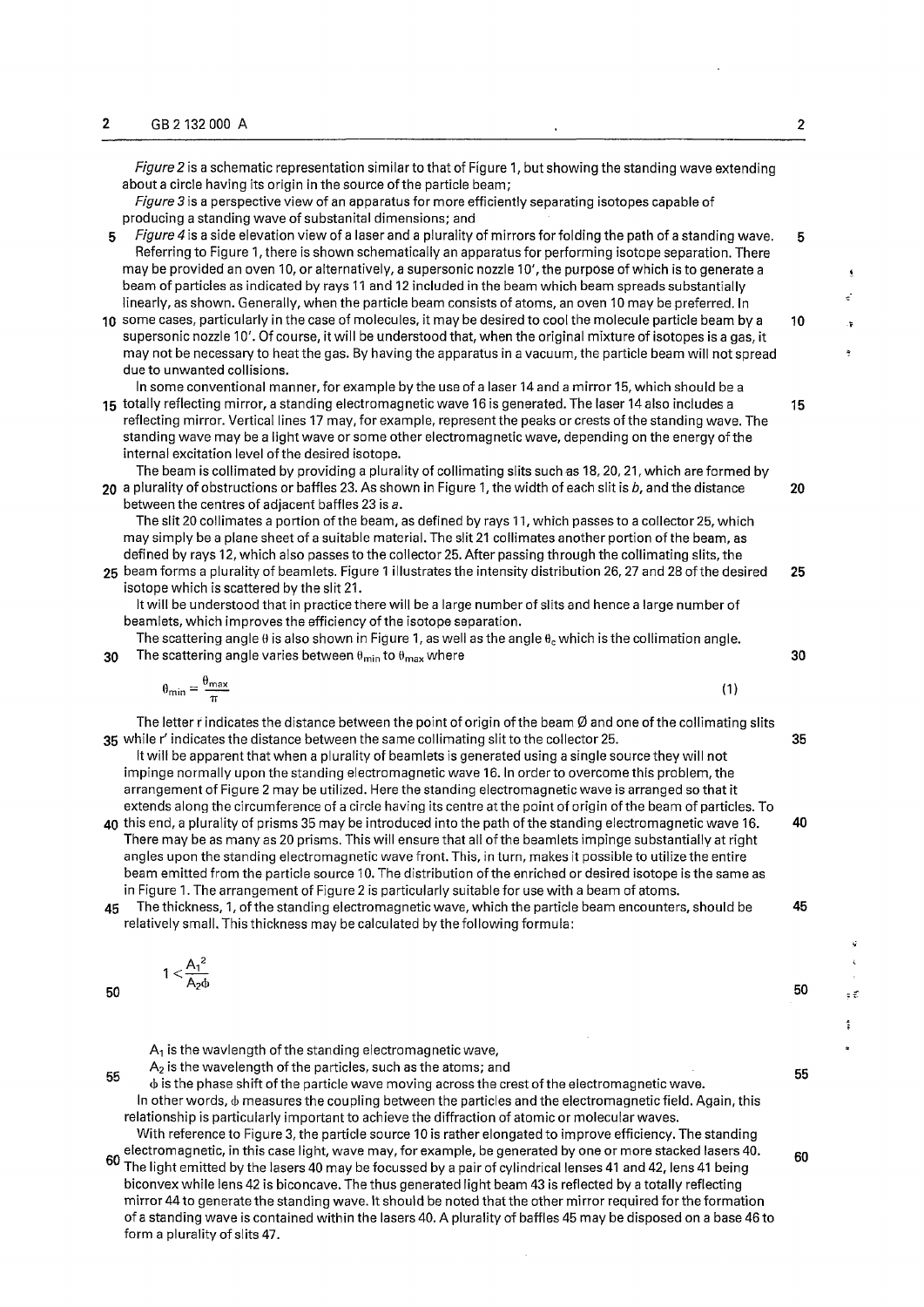|    | By way of example the following values may be taken for dimensions of the apparatus of Figure 1: $Z = 2r$<br>20 cm, where Z is the length of the standing electromagnetic wave. The distance $r + r' = 20$ cm and b may be<br>2.1 $\times$ 10 $^{-3}$ cm, (this is still an acceptable size for manufacturing, and results in a small energy expenditure<br>per atom). The height of the atomic beam generated by the source 10 may be 10 cm or more. The thickness,<br>5 1, of the laser beam may be $5.4 \times 10^{-2}$ cm.<br>In order to obtain such an extended light beam as shown in Figure 3, it may be desired to fold a laser beam                                                                                                                                               | 5  |
|----|---------------------------------------------------------------------------------------------------------------------------------------------------------------------------------------------------------------------------------------------------------------------------------------------------------------------------------------------------------------------------------------------------------------------------------------------------------------------------------------------------------------------------------------------------------------------------------------------------------------------------------------------------------------------------------------------------------------------------------------------------------------------------------------------|----|
|    | back and forth upon itself. This has been shown in Figure 4, to which reference is now made. Figure 4 shows<br>a laser 14 and a plurality of mirrors 50, 51, 50n, which are disposed above and below each other.<br>Each of the mirrors 50, 51, 50n, etc., consists of two inclined planes 52, 53, 52n, 53n, which reflect the<br>10 original light beam 54 into a subsequent light beam 55 continually back and forth between the mirrors. The<br>last mirror 56 is a plane totally reflecting mirror to return the light beam back to the laser 14. It will be<br>understood that this arrangment may be used to provide the tall light beam 43 as shown in Figure 3.<br>It should be noted that the scattering or diffraction of the particles may be interfered with by the probability | 10 |
|    | of collision between the particles. This effect, however, may readily be controlled by controlling the density<br>15 of the particle beam and subsequent beamlets. It should also be noted that during a method according to the<br>invention substantially no photons are consumed. That is, the internal energy state of the desired isotope is<br>not changed; the isotope separation method is substantially eleastic.                                                                                                                                                                                                                                                                                                                                                                  | 15 |
|    | It should be noted that there are major differences between atomic and molecular isotope separations<br>using the present invention. In the first place, the photon scattering loss of the standing wave is significant<br>20 for the atom but not for the molecule. Hence, there is a transparency constraint that applies to the atom but<br>does not apply to the molecule. In order to minimize the absorptions of photons of light by the atomic<br>particle beamlets, the light should have enough intensity to produce saturation of the atomic transition. It<br>should also be noted that the standing light wave may have a frequency slightly off resonance, as long as it                                                                                                       | 20 |
| 25 | does not resonate with an undesired isotope.<br>The second difference has to do with the interaction time during the transition of the particles through the<br>electromagnetic field. In the atom, the decay time from an upper level into states other than the ground state<br>is short. Therefore, it determines the interaction time of the separation process. Thus, the thickness of the                                                                                                                                                                                                                                                                                                                                                                                             | 25 |
|    | standing wave is commensurate with the distance travelled by an atomic particle during the lifetime of its<br>excited state. This, however, is not true for the molecule, where we are concerned primarily with rotational<br>30 or vibrational energy levels. Thus, for the molecule, the interaction may occur throughout the full transit time<br>through the electromagnetic field. Since the thickness of the standing electromagnetic wave does not have<br>to be restrained as in the case of the atom, it is the transit time of the molecule which determines the<br>thickness.                                                                                                                                                                                                    | 30 |
|    | In general, it will be necessary to cool the molecules so as to separate the transition lines of the two or<br>35 more isotopes. In other words, this will reduce thermal line-broadening effects. For that reason a supersonic<br>nozzle may be used. This may reduce the temperature to, say 55°K, and a carrier gas, such as xenon, may be<br>used.                                                                                                                                                                                                                                                                                                                                                                                                                                      | 35 |
|    | The last difference between atom and molecular beams is that it is not necessary to curve the path of the<br>standing electromagnetic wave for a molecular beam. The reason is that the wavelength of the molecule is of<br>40 the order of 16 micrometers, which is so long that the resonance line could not be doppler-shifted even if the<br>beam does not impinge normal to the standing electromagnetic wave.                                                                                                                                                                                                                                                                                                                                                                         | 40 |
|    | Since the desired or selected isotope is physically or spatially separated from the undesired isotope or<br>isotopes, the physical separation may readily be effected. This may, for example, be effected by cutting out<br>the collimated undesired isotopes from the space, say, between the regions defined by the curves 27-28 or<br>45 26-28. The remainder of the collector 25 should then carry primarily the desired isotope which may, for<br>example, be removed by heating.                                                                                                                                                                                                                                                                                                      | 45 |
|    | It should be noted that the separation method of the present invention may be used upon any desired<br>element where the isotopes are to be separated.<br>A conventional separation may be that between the Uranium isotope 235 from isotope 238. In this case a<br>50 separation may be carried out either on the atoms U or on the molecule $UF_6$ , that is, uranium hexafluoride, or<br>other uranium molecules.                                                                                                                                                                                                                                                                                                                                                                        | 50 |
|    | Calculations have been made comparing the energy requirement per separated isotope and the product<br>yield for the present invention and for other commercial and highly investigated processes. For a single pass<br>of natural feedstock of Uranium, the energy requirement per separated atom for the process of the present<br>55 invention is 76 keV. If the tailings of some other process is used having a 0.3 percent enrichment of $U^{235}$ , to<br>obtain a 3 percent enrichment the energy requirement is 120 keV. This compares to an energy requirement<br>of 300 keV for the centrifugal process and of 3,000 keV for the gaseous diffusion process, both from natural                                                                                                      | 55 |
| 60 | feedstock. For the Jersey Nuclear-Arco Isotope process, the energy requirement starting with natural<br>feedstock is 240 keV.<br>Thus, the energy requirement of the method of the present invention is substantially lower than other<br>processes. In this connection, it should be specifically noted that the process of the present invention will<br>also operate with the tailings of the feedstock of other processes. This permits the recovery of more $U^{235}$ ,<br>which would normally be considered a waste product.                                                                                                                                                                                                                                                         | 60 |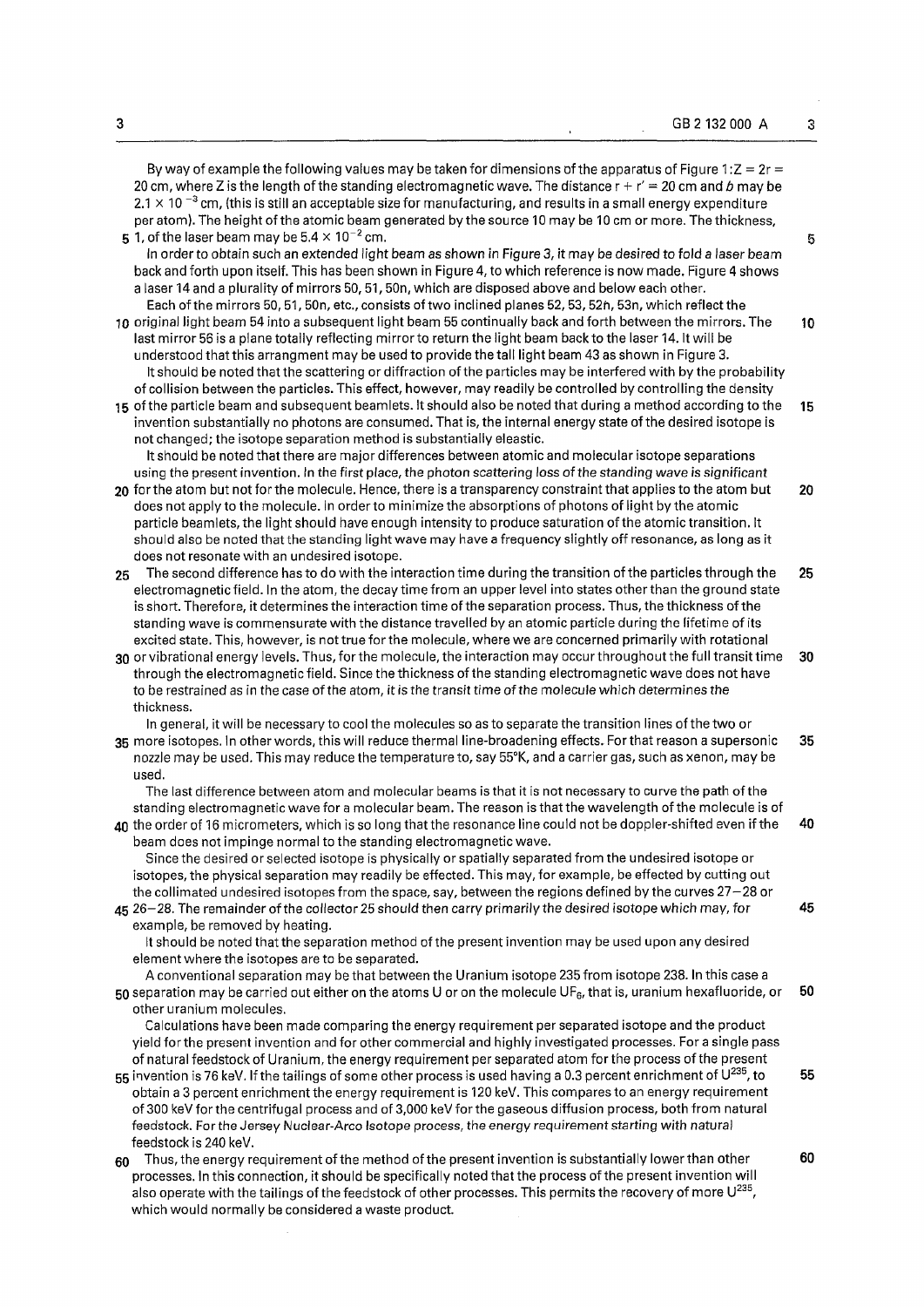The product yield in grammes per second of reactor grade Uranium for the method of the present invention using natural feedstock is 3.3  $\times$  10 $^{-3}$  and for the tailings as feedstock having a 0.3 percent assay, the yield should be 7.2  $\times$  10 $^{-4}$  for a single pass. Published figures for the centrifugal process show a product yield of 5  $\times$  10  $^{-5}$ . 5 The method of the present invention is relatively simple and does not require a large apparatus. Hence, it 5 could be easily used for processing small amounts of material. The method works for both atoms and molecules, while prior processes operate for either atoms only, or for molecules only. It has been shown that the energy requirement per separated isotope is less than that of other known processes and the product yield per separating unit is greater. In particular, it makes it possible to utilize the waste feedstock from other 10 processes to bring the amount of  $U^{235}$  from 0.3 percent enrichment or even lower, to 3 percent enrichment.  $10$ CLAIMS 1. Apparatus for separating isotopes, comprising: 15 (a) means for generating a beam of particles having a desired and at least one other isotope; 15 (b) means for collimating the beam of particles into a plurality of beamlets; (c) means for generating a standing electromagnetic wave, extending transverse the path of the particles, the said electromagnetic wave having a frequency substantially corresponding to an internal excitation level of the desired one of the isotopes, thereby to scatter particles of the desired isotope without  $20$  substantially exciting the particles after scattering; and  $20$ (d) means for collecting the scattered particles, the particles forming substantially separated intensity peaks, substantially in the plane defined by the particle beam and the electromagnetic wave. 2. Apparatus as claimed in Claim 1, wherein the standing electromagnetic wave extends substantially normal to the path of the beamlets. **25** 3. Apparatus as claimed in Claim 1 or 2, wherein said means for generating a beam of particles **25**  comprises a source including an oven. 4. Apparatus as claimed in Claim 1 or 2, wherein said means for generating a beam of particles comprises a source including a supersonic nozzle. 5. Apparatus as claimed in Claim 1,2 or Claim 3, wherein said particles are atoms. 30 6. Apparatus as claimed in Claim 1,2 or 4, wherein said particles are molecules. 30 7. Apparatus as claimed in any preceding claim, wherein means are provided for curving the said standing electromagnetic wave about the circumference of a circle having its centre substantially at a point of origin of the beam of particles, thereby to cause the beamlets to impinge upon the said standing electromagnetic wave substantially at right angles. 35 8. Apparatus as claimed in Claim 7, wherein said means for curving comprises a plurality of prisms 35 interposed in the path of the standing electromagnetic wave. 9. Apparatus as claimed in Claim 5 or either of Claims 7 and 8 as dependant on Claim 5, wherein the thickness of the electromagnetic wave is commensurate with the distance travelled by an atomic particle during its excited state lifetime. **40** 10. Apparatus as claimed in Claim 6, wherein the said standing electromagnetic wave has a height **40**  comparable to the length of the particle beam and is disposed substantially normal to the particle beam. 11. Apparatus as claimed in any preceding claim, wherein said means for generating a standing electromagnetic wave includes a laser and a plurality of mirrors so disposed as to reflect the standing electromagnetic wave back and forth to obtain a wave having a substantial height. 45 12. Apparatus as claimed in Claim 6, Claim 10 or Claims 6 and 11, wherein the thickness of the 45 electromagnetic wave is less than substantially  $\frac{A_1^-}{\cdots}$  $\mathsf A_2\mathsf 0$ 50  $50$  where  $A_1$  is the wavelength of said electromagnetic wave,  $A_2$  is the wavelength of the molecular particles and  $\theta$  is the phase shift of the molecular wave across a crest of said electromagnetic wave. 13. A method of separating isotopes comprising the steps of: (a) generating a beam of particles including a desired and at least one other isotope; (b) collimating the beam of particles into a plurality of beamlets; 55 55 (c) generating a standing alectromagnetic wave extending transverse the path ofthe particle beam and having a frequency substantially corresponding to an internal excitation level ofthe desired one ofthe isotopes, thereby to scatter particles of the desired isotope and to spatially separate the desired isotopes from other isotopes into separate intensity peaks substantially in the plane defined by the particle beam and

the electromagnetic wave; and  $\begin{array}{c} \text{(1)} \\ \text{(2)} \end{array}$ 60 (d) collecting the scattered particles.

14. A method as claimed in Claim 13, wherein the standing electromagnetic wave extends substanitally normal to the path of the beamlets.

15. A method as claimed in Claim 13 or 14, wherein said beam of particles consists of atoms.

16. A method as claimed in Claim 13 or 14, wherein said beam of particles consists of molecules.

÷  $\mathcal{L}$ ۇ.

 $\overline{1}$ 

ز.<br>•

 $\frac{4}{3}$